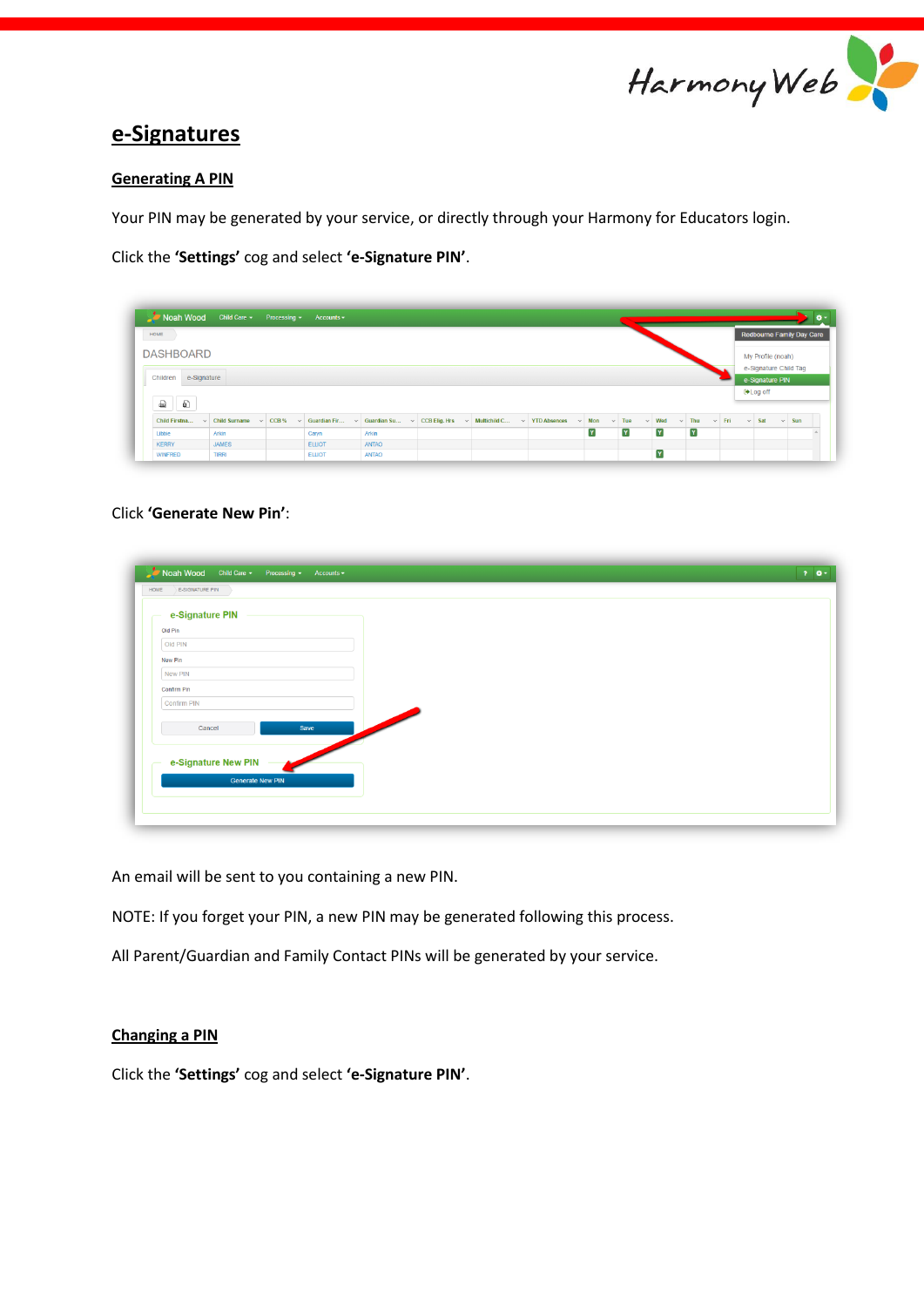

| HOME                 |                                                                                                               |               |              |  |   |   |                       |   |                       |                  | Redbourne Family Day Care |            |
|----------------------|---------------------------------------------------------------------------------------------------------------|---------------|--------------|--|---|---|-----------------------|---|-----------------------|------------------|---------------------------|------------|
| <b>DASHBOARD</b>     |                                                                                                               |               |              |  |   |   |                       |   |                       |                  | My Profile (noah)         |            |
|                      |                                                                                                               |               |              |  |   |   |                       |   |                       |                  | e-Signature Child Tag     |            |
| Children e-Signature |                                                                                                               |               |              |  |   |   |                       |   |                       |                  | e-Signature PIN           |            |
|                      |                                                                                                               |               |              |  |   |   |                       |   |                       | <b>⊕</b> Log off |                           |            |
|                      |                                                                                                               |               |              |  |   |   |                       |   |                       |                  |                           |            |
| €<br>- ම             |                                                                                                               |               |              |  |   |   |                       |   |                       |                  |                           |            |
| Child Firstna        | V Child Surname v CCB% v Guardian Fir v Guardian Su v CCB Elig. Hrs v Multichild C v YTD Absences v Mon v Tue |               |              |  |   |   | $\vee$ Wed $\vee$ Thu |   | $\vee$ Fri $\vee$ Sat |                  |                           | $\vee$ Sun |
| Libbie               | Arkin                                                                                                         | Caryn         | Arkin        |  | Y | Y | Y                     | Y |                       |                  |                           |            |
| <b>KERRY</b>         | <b>JAMES</b>                                                                                                  | <b>ELLIOT</b> | <b>ANTAO</b> |  |   |   |                       |   |                       |                  |                           |            |

Enter the existing PIN. Enter the new PIN and confirm it:

| e-Signature PIN     |      |  |
|---------------------|------|--|
| Old Pin             |      |  |
|                     |      |  |
| New Pin             |      |  |
|                     |      |  |
| <b>Confirm Pin</b>  |      |  |
| 1.1.1.1             |      |  |
| Cancel              | Save |  |
|                     |      |  |
|                     |      |  |
| e-Signature New PIN |      |  |

Click **'Save'**.

## **e-Signature Settings**

You may adjust the default view of the e-Signatures sign in/out page via **'e-Signature Child Tag'**.

Click the **'Settings'** cog and select **'e-Signature Child Tag'**:

| HOME                    |                 |                |               |                                                                          |  |                     |            |            |            |            |            |                 | Redbourne Family Day Care |            |  |
|-------------------------|-----------------|----------------|---------------|--------------------------------------------------------------------------|--|---------------------|------------|------------|------------|------------|------------|-----------------|---------------------------|------------|--|
| <b>DASHBOARD</b>        |                 |                |               |                                                                          |  |                     |            |            |            |            |            |                 | My Profile (noah)         |            |  |
|                         |                 |                |               |                                                                          |  |                     |            |            |            |            |            |                 | e-Signature Child Tag     |            |  |
| e-Signature<br>Children |                 |                |               |                                                                          |  |                     |            |            |            |            |            |                 | e-Signature PIN           |            |  |
|                         |                 |                |               |                                                                          |  |                     |            |            |            |            |            |                 |                           |            |  |
|                         |                 |                |               |                                                                          |  |                     |            |            |            |            |            | <b>⊕Log off</b> |                           |            |  |
| €<br>a                  |                 |                |               |                                                                          |  |                     |            |            |            |            |            |                 |                           |            |  |
| Child Firstna<br>$\sim$ | Child Surname v | CCB%<br>$\sim$ |               | Guardian Fir $\vee$ Guardian Su $\vee$ CCB Elig. Hrs $\vee$ Multichild C |  | $\vee$ YTD Absences | $\sim$ Mon | $\vee$ Tue | $\vee$ Wed | $\vee$ Thu | $\vee$ Fri | $\vee$ Sat      |                           | $\vee$ Sun |  |
| Libbie                  | Arkin           |                | Caryn         | Arkin                                                                    |  |                     | Y          | Y          | Y          | Y          |            |                 |                           |            |  |
| <b>KERRY</b>            | <b>JAMES</b>    |                | <b>ELLIOT</b> | ANTAO                                                                    |  |                     |            |            |            |            |            |                 |                           |            |  |
| <b>WINFRED</b>          | <b>TIRRI</b>    |                | <b>ELLIOT</b> | <b>ANTAO</b>                                                             |  |                     |            |            | Y          |            |            |                 |                           |            |  |

The following page will appear: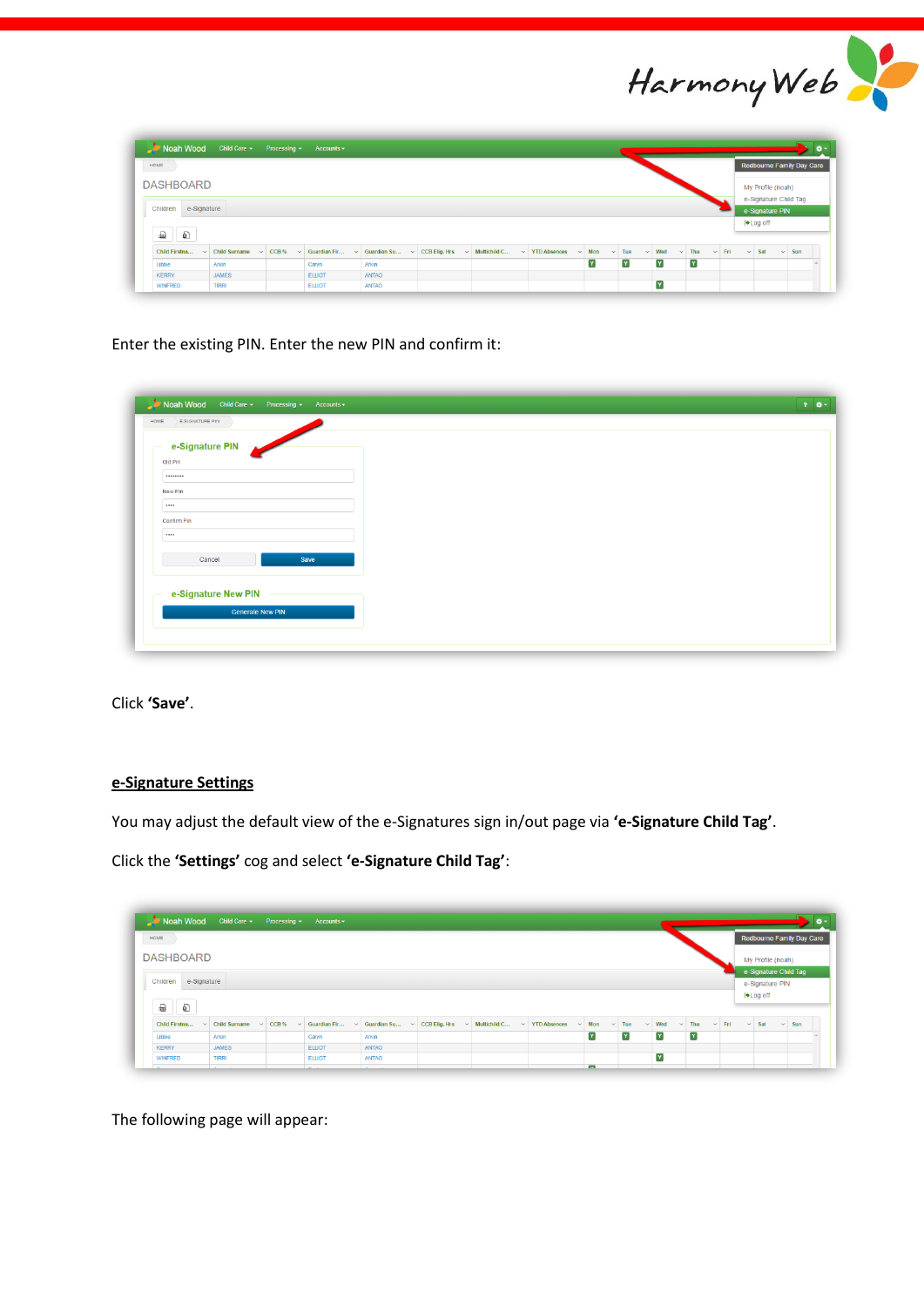

| e-Signature Child Tag Permission<br>Option 3<br>Option 1 (Default)<br>Option 2<br>SILHOUETTE<br>[First Name]<br>[First Name]<br>[First Name]<br>[Surname]<br>[Surname] | E-SIGNATURE CHILD TAG<br>HOME |  |
|------------------------------------------------------------------------------------------------------------------------------------------------------------------------|-------------------------------|--|
|                                                                                                                                                                        |                               |  |
|                                                                                                                                                                        | Save                          |  |

Option 1: The sign in/out page will allow parents to see the Children's first names, surnames and photo (if uploaded). This is the default view.

Option 2: The sign in/out page will allow parents to see the Children's first names only and photo (if uploaded).

Option 3: The sign in/out page will allow parents to see the Children's first names and surnames. No photos will be displayed.

Select an option and click **'Save'**.

### **e-Signature Session Threshold**

This function is optional and will allow you to prevent a parent from signing in for a specified period prior to the starting time of their booked session.

Click the **'Settings'** cog and select **'e-Signature Session Threshold**:

| Isobel Jordan Child Care + Processing + Accounts +         |                                  |
|------------------------------------------------------------|----------------------------------|
| HOME                                                       | <b>Redbourne Family Day Care</b> |
| <b>DASHBOARD</b>                                           | My Profile (Isobel.Jordan)       |
|                                                            | e-Signature Session Threshold    |
| Children e-Signature                                       | e-Signature Child Tag            |
|                                                            | e-Signature PIN                  |
| $\begin{matrix} 0 & \cdots & \cdots & \cdots \end{matrix}$ | <b>⊕Log off</b>                  |

You may enable it by ticking 'Enable' and entering the number of minutes prior to their session start time that you do not wish them to sign in: